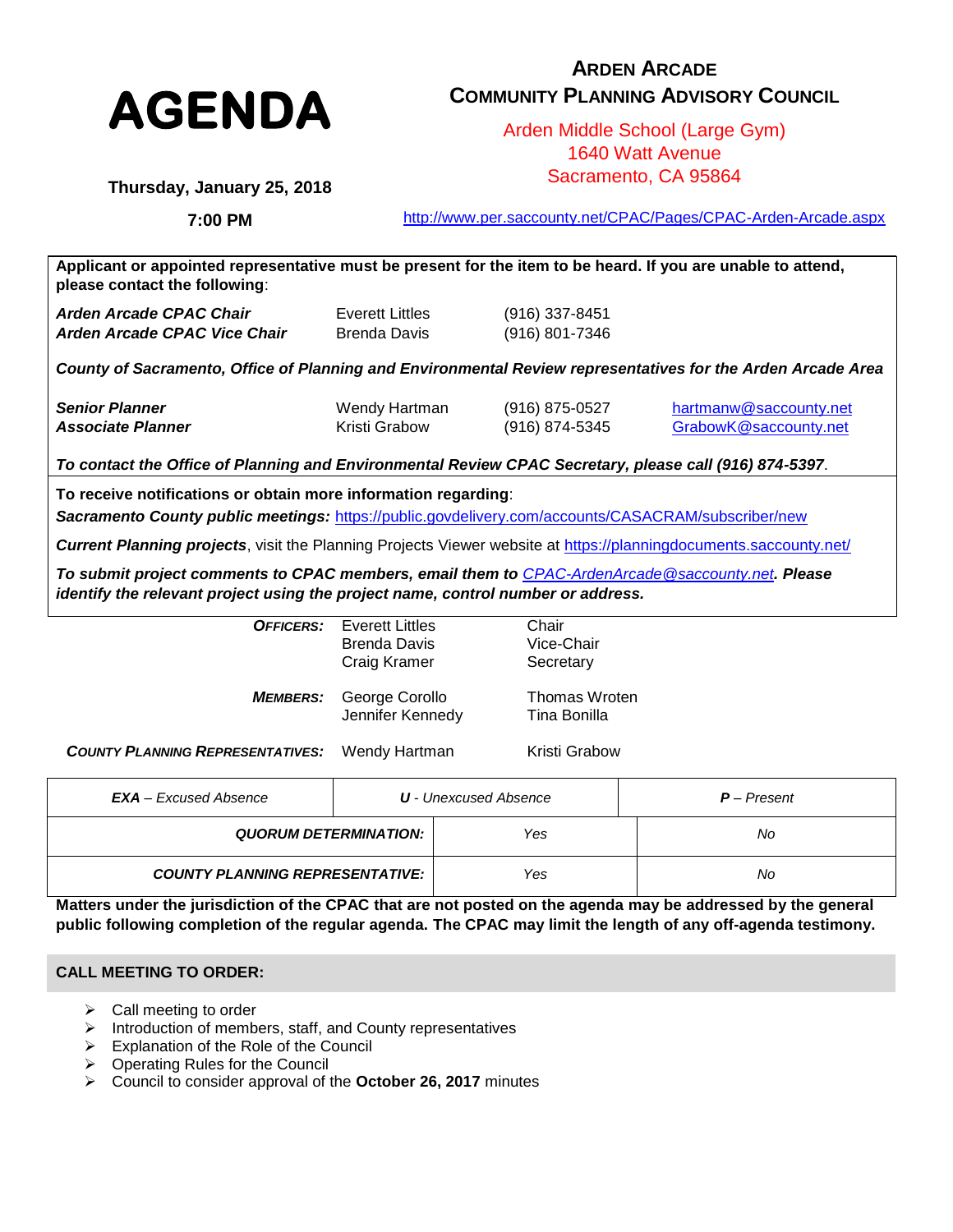| <b>PLANNING ITEMS FOR REVIEW:</b> |                                                                                                                                                                                                                                                                                                                               |                                  |  |                             |                                      |                                                                      |            |                                                                                                                                                         |
|-----------------------------------|-------------------------------------------------------------------------------------------------------------------------------------------------------------------------------------------------------------------------------------------------------------------------------------------------------------------------------|----------------------------------|--|-----------------------------|--------------------------------------|----------------------------------------------------------------------|------------|---------------------------------------------------------------------------------------------------------------------------------------------------------|
| 1.                                |                                                                                                                                                                                                                                                                                                                               | <b>Control No.:</b>              |  |                             |                                      | Entitlement(s):<br>PLER2017-00202 Environmental Justice Element      | <b>GPB</b> |                                                                                                                                                         |
|                                   | APN:                                                                                                                                                                                                                                                                                                                          |                                  |  | <b>County-wide</b>          |                                      |                                                                      |            |                                                                                                                                                         |
|                                   |                                                                                                                                                                                                                                                                                                                               | Applicant/Owner:                 |  | County of Sacramento        |                                      |                                                                      |            |                                                                                                                                                         |
|                                   | Location:                                                                                                                                                                                                                                                                                                                     |                                  |  | County-wide                 |                                      |                                                                      |            |                                                                                                                                                         |
|                                   | Request:                                                                                                                                                                                                                                                                                                                      |                                  |  |                             |                                      | Workshop for the Environmental Justice Element                       |            |                                                                                                                                                         |
|                                   |                                                                                                                                                                                                                                                                                                                               | Final Hearing Body:              |  | <b>Board of Supervisors</b> |                                      |                                                                      |            |                                                                                                                                                         |
|                                   |                                                                                                                                                                                                                                                                                                                               | Lead Planner:                    |  |                             |                                      | Tim Kohaya, Associate Planner, (916) 874-5982, kohayat@saccounty.net |            |                                                                                                                                                         |
|                                   |                                                                                                                                                                                                                                                                                                                               | Click here for more information. |  |                             |                                      |                                                                      |            |                                                                                                                                                         |
|                                   |                                                                                                                                                                                                                                                                                                                               | <b>COUNCIL RECOMMENDATION:</b>   |  |                             |                                      |                                                                      | TIME:      |                                                                                                                                                         |
|                                   | Motion by:                                                                                                                                                                                                                                                                                                                    |                                  |  |                             |                                      | Seconded by:                                                         |            |                                                                                                                                                         |
| Vote                              |                                                                                                                                                                                                                                                                                                                               | Yes                              |  | No                          |                                      | Abstain                                                              |            | Absent                                                                                                                                                  |
| Action:                           |                                                                                                                                                                                                                                                                                                                               |                                  |  |                             |                                      |                                                                      |            |                                                                                                                                                         |
| 2.                                |                                                                                                                                                                                                                                                                                                                               |                                  |  |                             |                                      | Entitlement(s): SPZ                                                  |            |                                                                                                                                                         |
|                                   |                                                                                                                                                                                                                                                                                                                               | <b>Control No.:</b>              |  |                             |                                      | PLNP2017-00288 Broderick Special Development Review                  |            |                                                                                                                                                         |
|                                   | APN:                                                                                                                                                                                                                                                                                                                          |                                  |  | 278-0280-024                |                                      |                                                                      |            |                                                                                                                                                         |
|                                   | Applicant:                                                                                                                                                                                                                                                                                                                    |                                  |  |                             | <b>University Capital Management</b> |                                                                      |            |                                                                                                                                                         |
|                                   | Owner:                                                                                                                                                                                                                                                                                                                        |                                  |  | TASK Engineering, Inc.      |                                      |                                                                      |            |                                                                                                                                                         |
|                                   | Location:                                                                                                                                                                                                                                                                                                                     |                                  |  |                             |                                      |                                                                      |            | The property is located at 1860 Howe Avenue, at the southeast corner of the<br>intersection of Howe Avenue and Wyda Way, in the Arden Arcade community. |
|                                   | Request:<br>A Special Development Permit to reduce an existing side street yard setback from<br>1.<br>24.5 feet to 10.5 feet for an approximately 1,052 square foot restaurant patio dining<br>area on 3.61 acres in the AC (Auto Commercial) zone.<br>A Design Review to comply with the Countywide Design Guidelines.<br>2. |                                  |  |                             |                                      |                                                                      |            |                                                                                                                                                         |
|                                   | Zoning Administrator<br>Final Hearing Body:                                                                                                                                                                                                                                                                                   |                                  |  |                             |                                      |                                                                      |            |                                                                                                                                                         |
|                                   | Lead Planner:<br>Shelby Vockel, Associate Planner, (916) 874-6323, vockels@saccounty.net                                                                                                                                                                                                                                      |                                  |  |                             |                                      |                                                                      |            |                                                                                                                                                         |
|                                   |                                                                                                                                                                                                                                                                                                                               | Click here for more information. |  |                             |                                      |                                                                      |            |                                                                                                                                                         |
|                                   |                                                                                                                                                                                                                                                                                                                               |                                  |  |                             |                                      |                                                                      |            |                                                                                                                                                         |
|                                   |                                                                                                                                                                                                                                                                                                                               | <b>COUNCIL RECOMMENDATION:</b>   |  |                             |                                      |                                                                      | TIME:      |                                                                                                                                                         |
| Vote                              | Motion by:                                                                                                                                                                                                                                                                                                                    | $\overline{Y}$ es                |  | No                          |                                      | Seconded by:<br>Abstain                                              |            | Absent                                                                                                                                                  |
| Action:                           |                                                                                                                                                                                                                                                                                                                               |                                  |  |                             |                                      |                                                                      |            |                                                                                                                                                         |
|                                   |                                                                                                                                                                                                                                                                                                                               |                                  |  |                             |                                      |                                                                      |            |                                                                                                                                                         |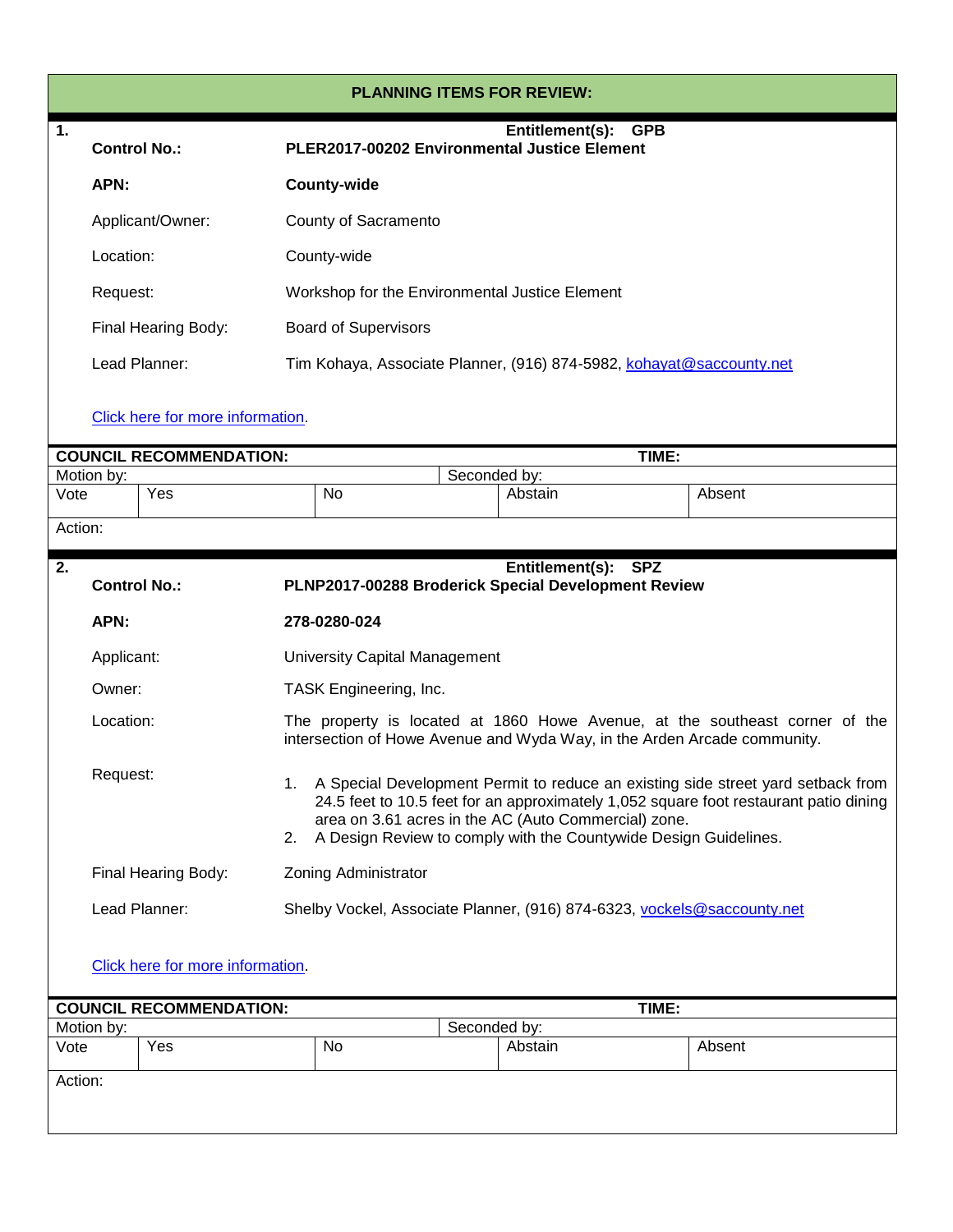| 3.                                                                                |                                                                                                                                                                                             |                                                                                                                                                                                                                                                                     |              | Entitlement(s): SPZ, DRS                                                          |                                                                          |  |
|-----------------------------------------------------------------------------------|---------------------------------------------------------------------------------------------------------------------------------------------------------------------------------------------|---------------------------------------------------------------------------------------------------------------------------------------------------------------------------------------------------------------------------------------------------------------------|--------------|-----------------------------------------------------------------------------------|--------------------------------------------------------------------------|--|
|                                                                                   | <b>Control No.:</b>                                                                                                                                                                         | PLNP2017-00291 First Citizens Bank Special Development Permit                                                                                                                                                                                                       |              |                                                                                   |                                                                          |  |
|                                                                                   | APN:                                                                                                                                                                                        | 293-0163-007                                                                                                                                                                                                                                                        |              |                                                                                   |                                                                          |  |
|                                                                                   | Applicant/Owner:                                                                                                                                                                            | <b>First Citizens Bank</b>                                                                                                                                                                                                                                          |              |                                                                                   |                                                                          |  |
|                                                                                   | Location:                                                                                                                                                                                   | The property is located at 440 Drake Circle, at the southwest corner of Drake Circle<br>and Mills Road approx. 100 feet south of Fair Oaks Blvd. in the Arden-Arcade<br>community.                                                                                  |              |                                                                                   |                                                                          |  |
|                                                                                   | Request:                                                                                                                                                                                    | 1. A Special Development Permit (SPZ) to recognize the existing parking lot<br>configuration, building setbacks, and sign location are non-conforming with current<br>Zoning Code requirements for an existing parcel in the Business Park (BP) Zoning<br>District. |              |                                                                                   |                                                                          |  |
|                                                                                   |                                                                                                                                                                                             |                                                                                                                                                                                                                                                                     |              | monument sign and exterior building remodel.                                      | 2. A Design Review to comply with the Countywide Design Guidelines for a |  |
|                                                                                   | Final Hearing Body:                                                                                                                                                                         | <b>Zoning Administrator</b>                                                                                                                                                                                                                                         |              |                                                                                   |                                                                          |  |
|                                                                                   | Lead Planner:                                                                                                                                                                               |                                                                                                                                                                                                                                                                     |              | Leanne Mueller, Associate Planner, (916) 874-6155, muellerl@saccounty.net         |                                                                          |  |
|                                                                                   | Click here for more information.                                                                                                                                                            |                                                                                                                                                                                                                                                                     |              |                                                                                   |                                                                          |  |
|                                                                                   |                                                                                                                                                                                             |                                                                                                                                                                                                                                                                     |              |                                                                                   |                                                                          |  |
|                                                                                   | <b>COUNCIL RECOMMENDATION:</b>                                                                                                                                                              |                                                                                                                                                                                                                                                                     |              | TIME:                                                                             |                                                                          |  |
| Vote                                                                              | Motion by:<br>Yes                                                                                                                                                                           | No                                                                                                                                                                                                                                                                  | Seconded by: | Abstain                                                                           | Absent                                                                   |  |
| Action:                                                                           |                                                                                                                                                                                             |                                                                                                                                                                                                                                                                     |              |                                                                                   |                                                                          |  |
| 4.                                                                                |                                                                                                                                                                                             |                                                                                                                                                                                                                                                                     |              | <b>PCN</b><br>Entitlement(s):                                                     |                                                                          |  |
| <b>Control No.:</b><br>PLNP2017-00300 Sprouts Farmers Market                      |                                                                                                                                                                                             |                                                                                                                                                                                                                                                                     |              |                                                                                   |                                                                          |  |
|                                                                                   | <b>APNS:</b>                                                                                                                                                                                | 268-0150-008 / 009                                                                                                                                                                                                                                                  |              |                                                                                   |                                                                          |  |
|                                                                                   | Applicant:                                                                                                                                                                                  | <b>SF Market, LLC</b>                                                                                                                                                                                                                                               |              |                                                                                   |                                                                          |  |
|                                                                                   | Location:                                                                                                                                                                                   |                                                                                                                                                                                                                                                                     |              | The property is located at 2735 Marconi Avenue, Suite 100, Sacramento, CA, 95821. |                                                                          |  |
|                                                                                   | APPLICATION TO THE SACRAMENTO COUNTY BOARD OF SUPERVISORS FOR A<br>Request:<br>LETTER OF PUBLIC CONVENIENCE OR NECESSITY RELATING TO THE SALE OF<br>ALCOHOL WITHIN THE UNINCORPORATED AREA. |                                                                                                                                                                                                                                                                     |              |                                                                                   |                                                                          |  |
|                                                                                   | <b>Board of Supervisors</b><br>Final Hearing Body:                                                                                                                                          |                                                                                                                                                                                                                                                                     |              |                                                                                   |                                                                          |  |
| Lead Planner:<br>Manuel Mejia, Senior Planner (916) 874-7934 mejiam@saccounty.net |                                                                                                                                                                                             |                                                                                                                                                                                                                                                                     |              |                                                                                   |                                                                          |  |
|                                                                                   | Click here for more information.                                                                                                                                                            |                                                                                                                                                                                                                                                                     |              |                                                                                   |                                                                          |  |
|                                                                                   | <b>COUNCIL RECOMMENDATION:</b>                                                                                                                                                              |                                                                                                                                                                                                                                                                     |              | TIME:                                                                             |                                                                          |  |
|                                                                                   | Motion by:                                                                                                                                                                                  |                                                                                                                                                                                                                                                                     | Seconded by: |                                                                                   |                                                                          |  |
| Vote                                                                              | Yes                                                                                                                                                                                         | No                                                                                                                                                                                                                                                                  |              | Abstain                                                                           | Absent                                                                   |  |
| Action:                                                                           |                                                                                                                                                                                             |                                                                                                                                                                                                                                                                     |              |                                                                                   |                                                                          |  |